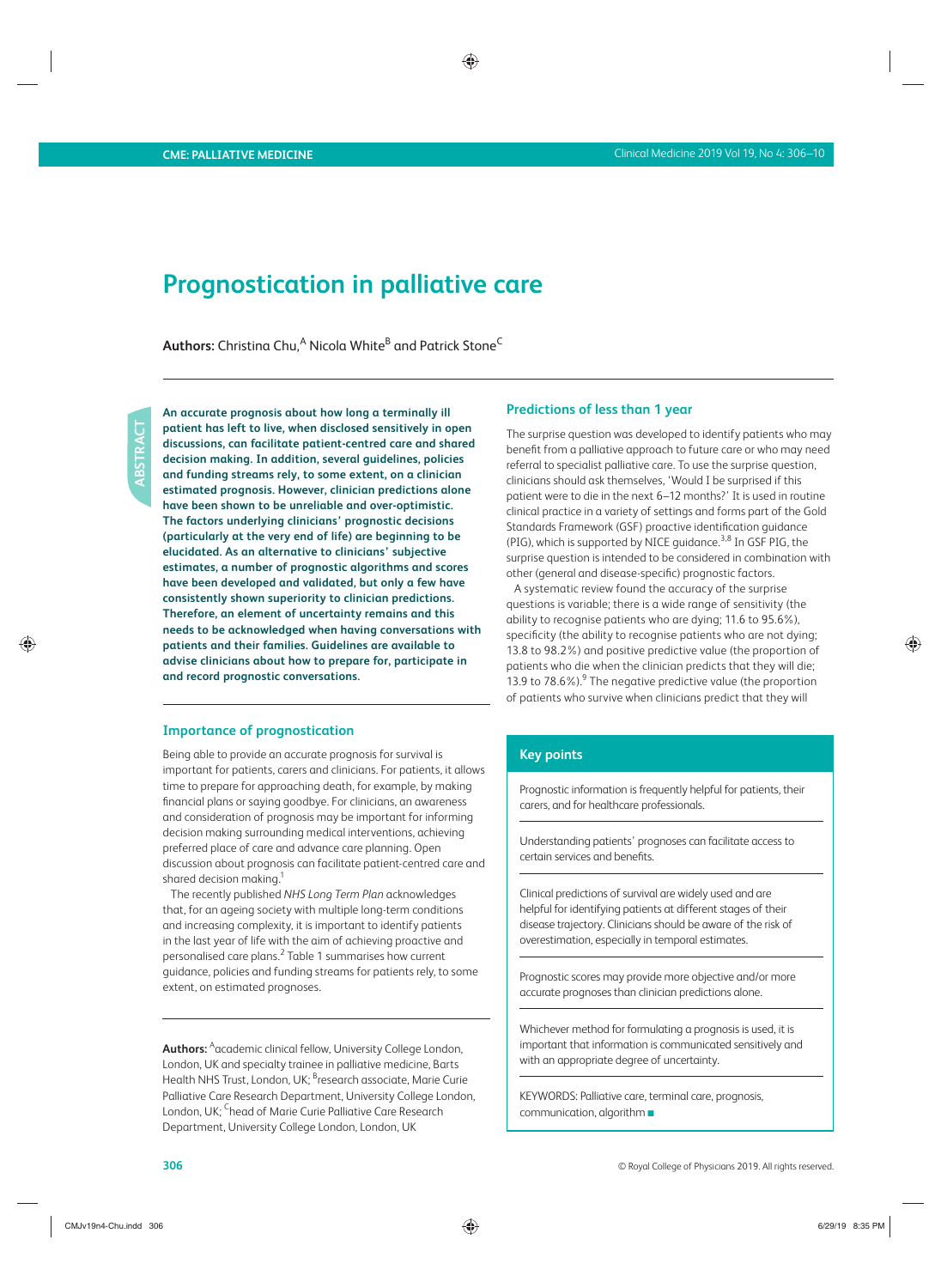#### **Table 1. Examples of situations that utilise estimated length of survival**

| <b>Estimated</b><br>length of<br>survival | Relevance                                                                                                                                                                                                                                                                                                                                                                                                                                                                                                                                                                                                    |
|-------------------------------------------|--------------------------------------------------------------------------------------------------------------------------------------------------------------------------------------------------------------------------------------------------------------------------------------------------------------------------------------------------------------------------------------------------------------------------------------------------------------------------------------------------------------------------------------------------------------------------------------------------------------|
| Less than<br>1 year                       | The approximate prognosis of patients to whom<br>'end of life' care policy documents and quidelines<br>relate, for example National Institute for Health<br>and Care Excellence and General Medical Council<br>quidance. <sup>3,4</sup>                                                                                                                                                                                                                                                                                                                                                                      |
|                                           | One of the factors that helps to determine the<br>suitability of patients for inclusion on community<br>end of life care registers (eg the Gold Standards<br>Framework).                                                                                                                                                                                                                                                                                                                                                                                                                                     |
| Less than<br>6 months                     | The prognosis required for completion of a<br>DS1500 form which allows patients access<br>to certain welfare benefits (eq Personal<br>Independence Payment, Universal Credit or<br>Attendance Allowance) under the 'special rules'.                                                                                                                                                                                                                                                                                                                                                                          |
| Weeks to<br>months                        | Clinicians completing the NHS fast-track tool for<br>continuing care funding are advised that suitable<br>patients should have a 'rapidly deteriorating<br>condition and may be entering a terminal phase'.<br>Furthermore, applications should be 'supported<br>by a prognosis[but] strict time limits that base<br>eligibility on a specified expected length of life<br>remaining should not be imposed'. <sup>5</sup> Nonetheless, in<br>the authors' experience applications for fast-track<br>NHS continuing care funding are most likely to be<br>approved if the prognosis is weeks to a few months. |
| Less than<br>2 weeks                      | Most hospices offer inpatient admission either<br>for symptom control or terminal care. Although<br>no specific prognosis is mandated for terminal<br>care admissions most hospices operate a 'rule<br>of thumb' whereby terminal care admissions<br>are targeted at those with a prognosis of less<br>than 2 weeks. The average length of stay for<br>admissions at inpatient hospices is 15 days. <sup>6</sup>                                                                                                                                                                                             |
| Less than<br>72 hours                     | The approximate prognosis of patients who<br>would be deemed appropriate to be managed<br>using an end of life care plan. Specific National<br>Institute for Health and Care Excellence guidance<br>is also available for patient care in the last days<br>of life if there are no local care plans available. <sup>7</sup>                                                                                                                                                                                                                                                                                  |

survive) has a narrower range at 61.3 to 99%. The accuracy did not significantly change when the question was altered to refer to different timeframes (eg 'Would you be surprised if the patient died in the next 30 days?').

#### **Predictions of weeks to months**

 Clinical predictions of survival come in many forms. Clinicians may state that they expect a patient to live for a specific period of time such as 5 days, 3 weeks or 4 months. These are known as continuous temporal predictions. Alternatively, clinicians may provide a survival estimate in discrete categories such as 0 to

2 days, 3 to 7 days, or greater than 7 days. These are known as categorical temporal predictions. Finally, clinicians may frame their predictions in terms of probabilities, such as the likelihood a patient will die in the next week or the next month. These are known as probabilistic estimates of survival.

 Clinicians' temporal predictions (either categorical or temporal) are frequently inaccurate and unreliable, with a systematic tendency to over-estimate.<sup>10,11</sup> Although individual studies have suggested that accuracy may depend on experience, specialty or level of acquaintance with the patient, there is no consistent evidence that a particular group or sub-group of clinicians are more accurate than others. There is a suggestion that probabilistic predictions may be more accurate than temporal estimates, but fewer studies use this method.<sup>12</sup>

 There is some evidence the accuracy and consistency of survival predictions can be improved by using algorithms and/ or prognostic scoring systems. Table 2 provides examples of prognostic tools that have been validated in palliative care settings (hospital, hospice and community).<sup>13</sup> Most of these tools have been developed predominantly (or exclusively) in advanced cancer populations. Therefore, clinicians caring for patients with advanced organ failures, degenerative neurological conditions and frailty should use these tools with caution.

 A limitation of some prognostic tools is that they rely, to a greater or lesser extent, on the clinicians' own prediction of survival. This can be a drawback for clinicians who wish to use a prognostic tool to provide an 'objective' estimate uncontaminated by their own subjective judgement. Some prognostic tools incorporate blood test results and although this can improve prognostic accuracy it can reduce their practical usefulness in palliative care practice where the philosophy is generally to minimise unnecessary procedures. Finally, although clinician predictions are known to be inaccurate, very few existing prognostic tools have consistently been shown to provide a superior performance.

#### **Predictions of imminent death (<72 hours)**

 A phenomenon known as the 'horizon effect' suggests it is easier to predict events expected to happen imminently in contrast to those further in the future. For example, a weather prediction 3 days in advance is likely to be more accurate than one of 14 days. By the same logic it ought to be easier to predict when death is imminent than when death is still a few weeks or months away. Very few studies have systematically addressed this question. However, a systematic review found some evidence to support this hypothesis.<sup>10</sup>

 Several studies have tried to understand factors that may predict imminent death. A range of methods have been used in this pursuit: by identifying signs and symptoms that forecast the last 72 hours of life, by asking clinicians what information they use to predict the last days of life and by studying subconscious clinical decision-making processes.

 Patients with palliative performance scale (PPS) levels of 10%, 20%, and 30% (ie bed bound, needing all care, reduced oral intake and drowsy) have a median survival of 2, 4 and 13 days, respectively, thus probably making the PPS the most suitable prognostic tool for identifying patients at risk of imminent death.<sup>14</sup>

 Prospective studies have monitored clinical signs in advanced cancer patients approaching death and found 13 indicators with high sensitivity (>95%) and positive likelihood ratios (>5) in the last 72 hours of life.<sup>15</sup> These signs were pulselessness of radial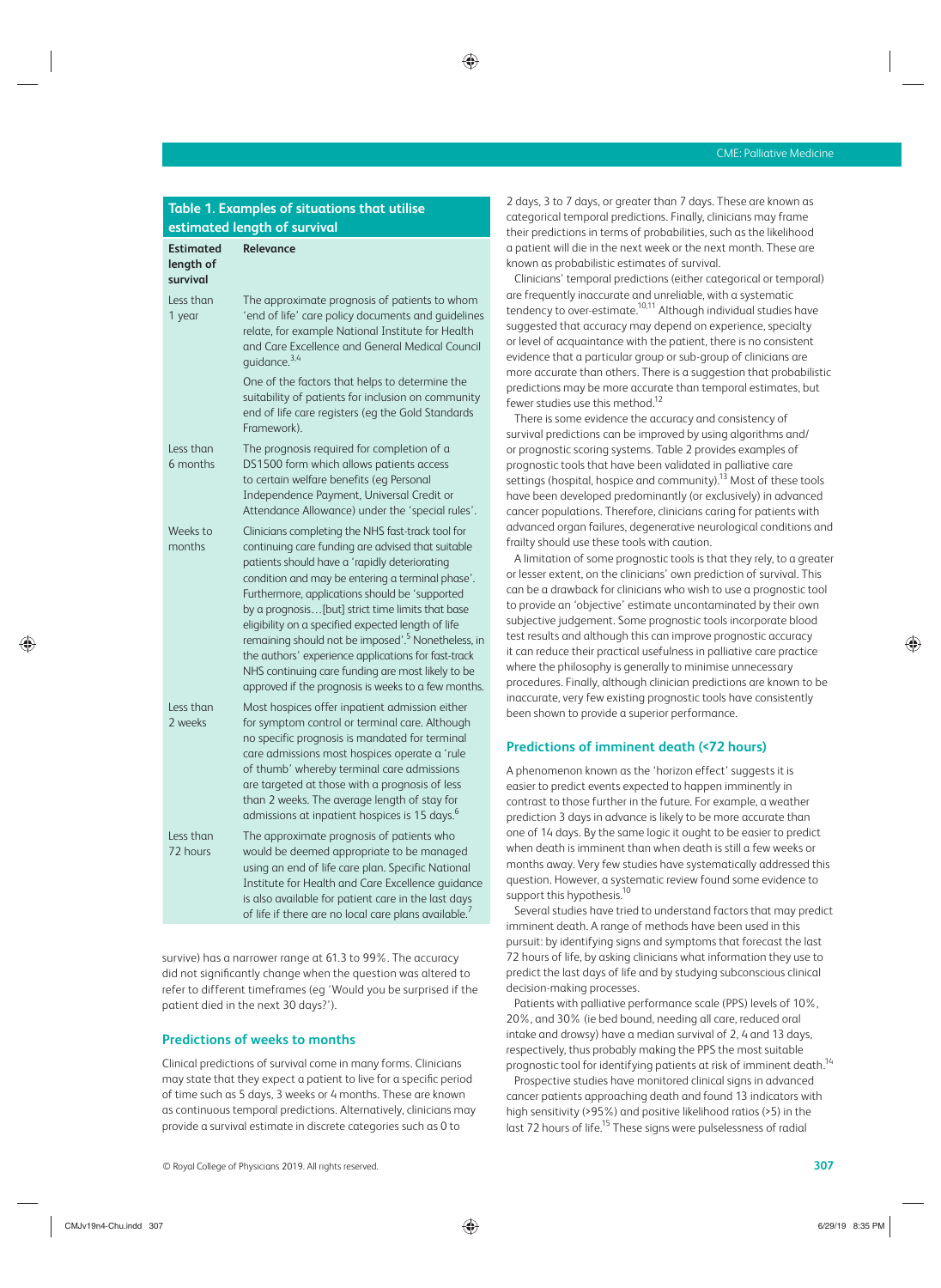| Table 2. Examples of prognostic tools validated in palliative care settings |                                                     |                                                                                                                                                                                      |                                                                                                                                                              |                                                                                                                                                                                                    |  |  |
|-----------------------------------------------------------------------------|-----------------------------------------------------|--------------------------------------------------------------------------------------------------------------------------------------------------------------------------------------|--------------------------------------------------------------------------------------------------------------------------------------------------------------|----------------------------------------------------------------------------------------------------------------------------------------------------------------------------------------------------|--|--|
| <b>Prognostic tool</b>                                                      | <b>Validated populations</b>                        | Type of prediction                                                                                                                                                                   | <b>Factors included in score</b>                                                                                                                             | <b>Comments</b>                                                                                                                                                                                    |  |  |
| <b>Palliative Prognostic</b><br>Score (PaP)                                 | Mixed advanced<br>disease: cancer and<br>non-cancer | Probability of surviving<br>30 days - score assigns<br>patients to one of three<br>groups with <30%,<br>30-70% or >70%<br>probability of survival                                    | Symptoms of dyspnoea and<br>anorexia<br><b>Functional status</b><br>Clinician predicted survival<br>Laboratory results: white cell<br>count and lymphocyte % | A hybrid assessment<br>method which combines<br>clinicians' survival<br>estimates with clinical<br>features and blood results                                                                      |  |  |
| Palliative<br>Performance Scale<br>(PPS)                                    | Mixed advanced<br>disease: cancer and<br>non-cancer | <b>Each decreasing PPS</b><br>level (deciles from 100<br>to 0%) is associated<br>with a shorter survival; a<br>study has derived median<br>survival in days for PPS<br>levels 10-70% | Functional status based on<br>ambulation activity and<br>evidence of disease self-<br>care intake (food and fluid)<br>conscious level                        | Does not rely on blood<br>results or clinician<br>predictions of survival. Not<br>specifically developed as a<br>prognostic tool and may<br>therefore be missing some<br>key prognostic variables. |  |  |
| Prognosis in<br>Palliative care study<br>(PiPS-A) score                     | Advanced incurable<br>cancer                        | Provides a probability<br>of surviving days (0-14<br>days), weeks (15-56 days)<br>or months (>56 days)                                                                               | Clinical information on<br>diagnosis<br>Sites of metastases<br>Presence or absence of key<br>symptoms<br>Cognitive status<br><b>Functional status</b>        | Does not rely on blood<br>results or clinician<br>predictions of survival                                                                                                                          |  |  |
| Prognosis in<br>Palliative care study<br>(PiPS-B) score                     |                                                     |                                                                                                                                                                                      | Similar factors as for PiPS-A<br>but with addition of blood<br>results                                                                                       | Does not rely on clinician<br>predictions of survival. In<br>one study was found to be<br>better than a doctor's or a<br>nurse's survival prediction                                               |  |  |
| <b>Palliative Prognostic</b><br>Index (PPI)                                 | Advanced incurable<br>cancer                        | Probability of surviving <3<br>weeks or <6 weeks                                                                                                                                     | Performance score<br>Oral intake<br>Clinical signs of oedema and<br>delirium<br>Symptoms of dyspnoea                                                         | Does not rely on blood<br>results or clinician<br>predictions of survival                                                                                                                          |  |  |

artery, respiration with mandibular movement, urine output < 100 ml/12 hours, Cheyne-Stokes breathing, audible airway secretions, non-reactive pupils, decreased response to verbal or visual stimuli, inability to close eyelids, drooping of nasolabial fold, hyperextension of neck, grunting of vocal cords and upper gastrointestinal bleed. This is an area of on-going research and caution must be exercised when interpreting results until they have been replicated. Some of the purported signs may be difficult to spot and the sensitivity of some were quite low, which means their absence does not exclude the possibility of imminent death. Moreover, it is unclear whether rigorous assessment of these clinical features would be any more accurate than relying on clinicians' predictions.

 Using a Delphi survey of international palliative care experts the factors used in conscious decision making were explored. There was over 50% consensus that pattern of breathing, level of consciousness and cognition, emotional state, general deterioration, intake of fluid and food, and skin changes are clinical aspects most commonly used to predict the last hours and days of life. 16

 Understanding intuition in predicting imminent death is a difficult area to study. Clinicians themselves are often unable to articulate the subconscious thought processes underlying their decisions, often referring to it as a 'sixth sense'. A recent study used judgement analysis to try to understand doctors' prognostic decision-making processes. From an original group of 99 palliative care doctors, the best 14 prognosticators were identified. Their subconscious decision-making strategies were probed by determining how their judgments altered in certain experimental conditions. The PPS was the most influential factor, followed by the presence of Cheyne-Stokes breathing, a decline in the patient's overall condition and their level of agitation or sedation.<sup>17</sup>

#### **Communication of prognosis**

 Regardless of the method used to develop a prognostic estimate, there is always an element of uncertainty, which may be more pronounced in conditions with a variable illness trajectory. This uncertainty is one of the barriers to initiating conversations about the future with patients; the belief being that inaccuracy will decrease trust and bad news may lead to depression and loss of hope. However, evidence suggest this is not the case if conducted in a sensitive manner.<sup>18</sup>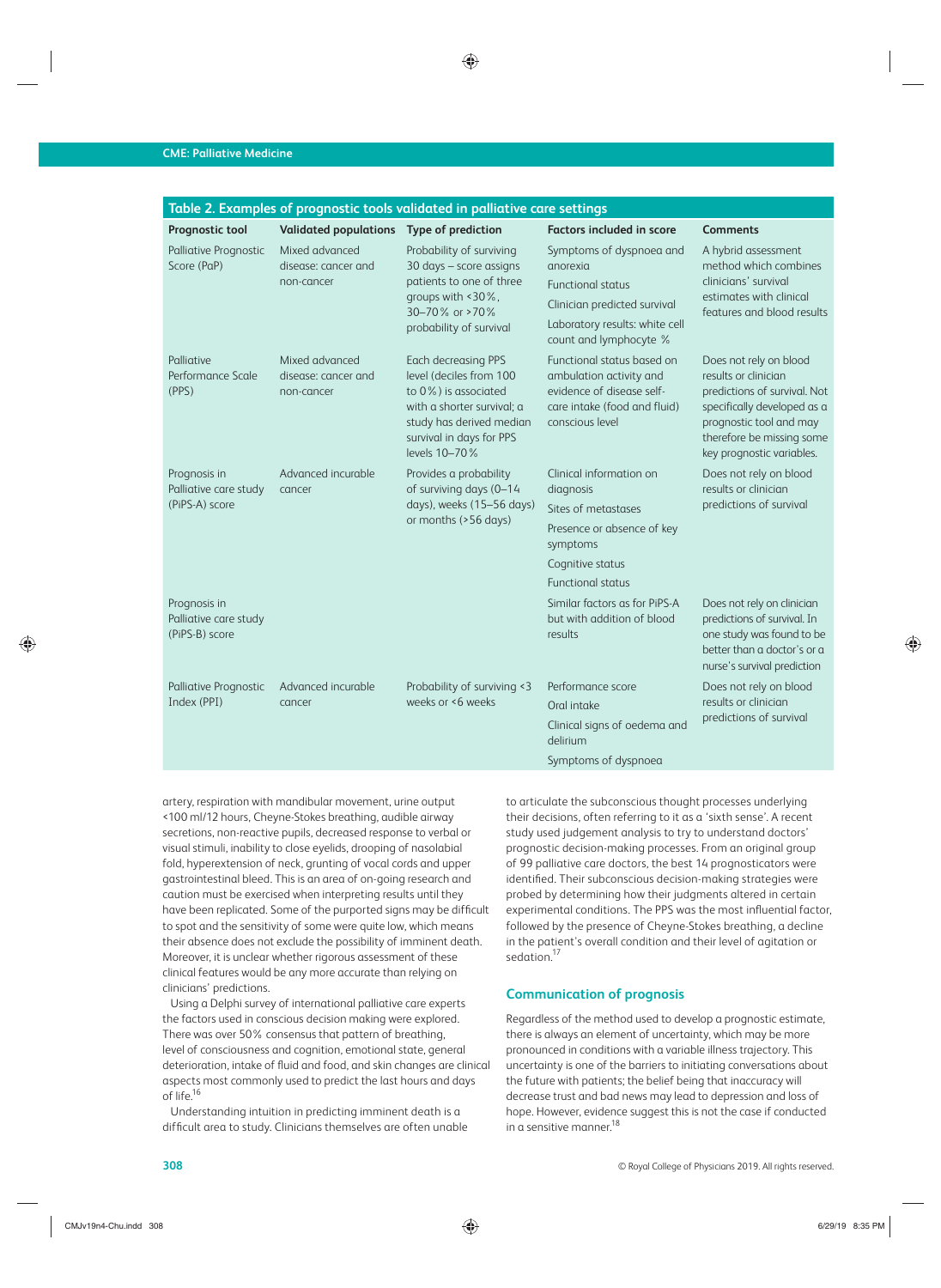| Recommendation                                                                                                                                         | Things to consider and examples of useful phrases                                                                                                                                                                                                    |  |
|--------------------------------------------------------------------------------------------------------------------------------------------------------|------------------------------------------------------------------------------------------------------------------------------------------------------------------------------------------------------------------------------------------------------|--|
| Conversations about the future can be<br>conducted at any point of an illness                                                                          | N/A                                                                                                                                                                                                                                                  |  |
| Show empathy, care and compassion                                                                                                                      | N/A                                                                                                                                                                                                                                                  |  |
| Use clear language and deliver information at a<br>suitable pace tailored to each individual                                                           | N/A                                                                                                                                                                                                                                                  |  |
| Prepare for the discussion                                                                                                                             | Ensure you have adequate knowledge of the case, allocate adequate time for the<br>discussions, find a suitable environment, and establish who should be present                                                                                      |  |
| Assess what the patient and care giver already                                                                                                         | 'What is your understanding of your health situation and what is likely to happen?'                                                                                                                                                                  |  |
| know and level of detail they want                                                                                                                     | 'Some people like to know what may happen in the future, some want to know<br>about time, others prefer not to know too many details. What do you prefer?'                                                                                           |  |
| Explain the uncertainty in prognostic information<br>and avoid giving exact time frames                                                                | 'Every person is different. I can only tell you what usually happens to people in your<br>situation, not exactly what will happen.'                                                                                                                  |  |
|                                                                                                                                                        | 'Statistics only help us understand the big patterns of illness, not exactly what will<br>happen for an individual with that illness.'                                                                                                               |  |
| Consider that caregivers' information needs may<br>require a separate meeting (provided the patient<br>consents to this, if they have mental capacity) | 'Often [daughters/sons] like to ask some other questions. Is it okay if I answer your<br>[son's/daughter's] questions? Is there anything I should not discuss?'                                                                                      |  |
| Ensure explanation of ongoing support and<br>continued care                                                                                            | 'We've been talking about some treatments that are not going to be effective now<br>and that we don't recommend. But there are a lot of other things we can still do to<br>help and support you to make sure we maximise your function and comfort.' |  |
| Acknowledge and explore emotions, goals, and<br>concerns                                                                                               | 'If your health situation worsens, what are your most important goals?'                                                                                                                                                                              |  |
| Encourage questions and check understanding                                                                                                            | N/A                                                                                                                                                                                                                                                  |  |

#### **Table 3. Summary of recommendations when discussing prognosis and end of life issues – adapted from Clayton** *et al***, Bernaki and Block, and Royal College of Physicians guidance<sup>18-20</sup>**

 Like the ways in which clinicians make survival estimates, the manner of explaining prognosis can be done in a variety of ways: by providing time frames (eg weeks to months) or by providing the likelihood of being alive for certain events. No approach has been found to be superior, but a consistent finding is that exact timeframes should be avoided.

 It is also important to bear in mind that estimated prognosis may change over time, as well as the patient's wish for prognostic information. In this dynamic situation, conversations involving disclosure of prognostic information can happen over several care settings and with different clinicians. Therefore, it is important to ensure adequate documentation and communication with other healthcare providers.

 Guidelines (including examples of useful phrases) on how to communicate prognosis and discuss end of life issues are available. 18,19 There is renewed focus with the recent Royal College of Physicians' report aiming to advise and support clinicians embarking on discussions surrounding death and dying.<sup>20</sup> A summary of these recommendations is detailed in Table  $3.$ 

#### **References**

- 1 Glare PA, Sinclair CT. Palliative medicine review: prognostication. *J Palliat Med* 2008;11:84-103.
- 2 NHS. The NHS Long Term Plan. NHS, 2019. www.longtermplan.nhs. [uk/wp-content/uploads/2019/01/nhs-long-term-plan.pdf \[Accessed](http://www.longtermplan.nhs.uk/wp-content/uploads/2019/01/nhs-long-term-plan.pdf)  19 January 2019] .
- 3 National Institute of Health and Care Excellence . *End of life care for adults. Quality standard [QS13]* . NICE , 2017 . www.nice.org.uk/ [guidance/qs13 \[Accessed 06 January 2019\] .](http://www.nice.org.uk/guidance/qs13)
- 4 General Medical Council . *Treatment and care towards the end of life: good practice in decision making* . London : GMC , 2010 . www.gmc-uk. [org/ethical-guidance/ethical-guidance-for-doctors/treatment-and](http://www.gmc-uk.org/ethical-guidance/ethical-guidance-for-doctors/treatment-and-care-towards-the-end-of-life)care-towards-the-end-of-life [Accessed 06 January 2019] .
- 5 Department of Health and Social Care . *Fast track pathway tool for NHS continuing healthcare*. London: Gov.uk, 2018.
- 6 Hospice UK . *Hospice care in the UK 2016* . Hospice UK , 2016 Nov. www.hospiceuk.org/docs/default-source/What-We-Offer/ [publications-documents-and-files/hospice-care-in-the-uk-2016.](http://www.hospiceuk.org/docs/default-source/What-We-Offer/publications-documents-and-files/hospice-care-in-the-uk-2016.pdf?sfvrsn=0) pdf?sfvrsn=0 [Accessed 02 February 2019].
- 7 National Institute of Health and Care Excellence . *Care of dying*  adults in the last days of life. NICE quideline [NG31]. NICE, 2015. www.nice.org.uk/guidance/ng31 [Accessed 03 February 2019] .
- 8 The Gold Standards Framework, Royal College of General Practitioners. The Gold Standards Framework proactive identification guidance (PIG). The Gold Standards Framework, 2016. www.goldstandardsframework.org.uk/cd-content/uploads/ [files/PIG/NEW%20PIG%20-%20%20%2020.1.17%20KT%20](http://www.goldstandardsframework.org.uk/cd-content/uploads/files/PIG/NEW%20PIG%20-%20%20%2020.1.17%20KT%20vs17.pdf) vs17.pdf [Accessed 03 February 2019].
- 9 White N, Kupeli N, Vickerstaff V, Stone P. How accurate is the 'surprise question' at identifying patients at the end of life? A systematic review and meta-analysis. **BMC Medicine** 2017;15:139.
- 10 Glare P, Virik K, Jones M et al. A systematic review of physicians' survival predictions in terminally ill cancer patients. *BMJ* 2003;327:195.
- 11 White N, Reid F, Harris A, Harries P, Stone P. A systematic review of predictions of survival in palliative care: how accurate are clinicians and who are the experts? *PLOS one* 2016;11:e0161407.